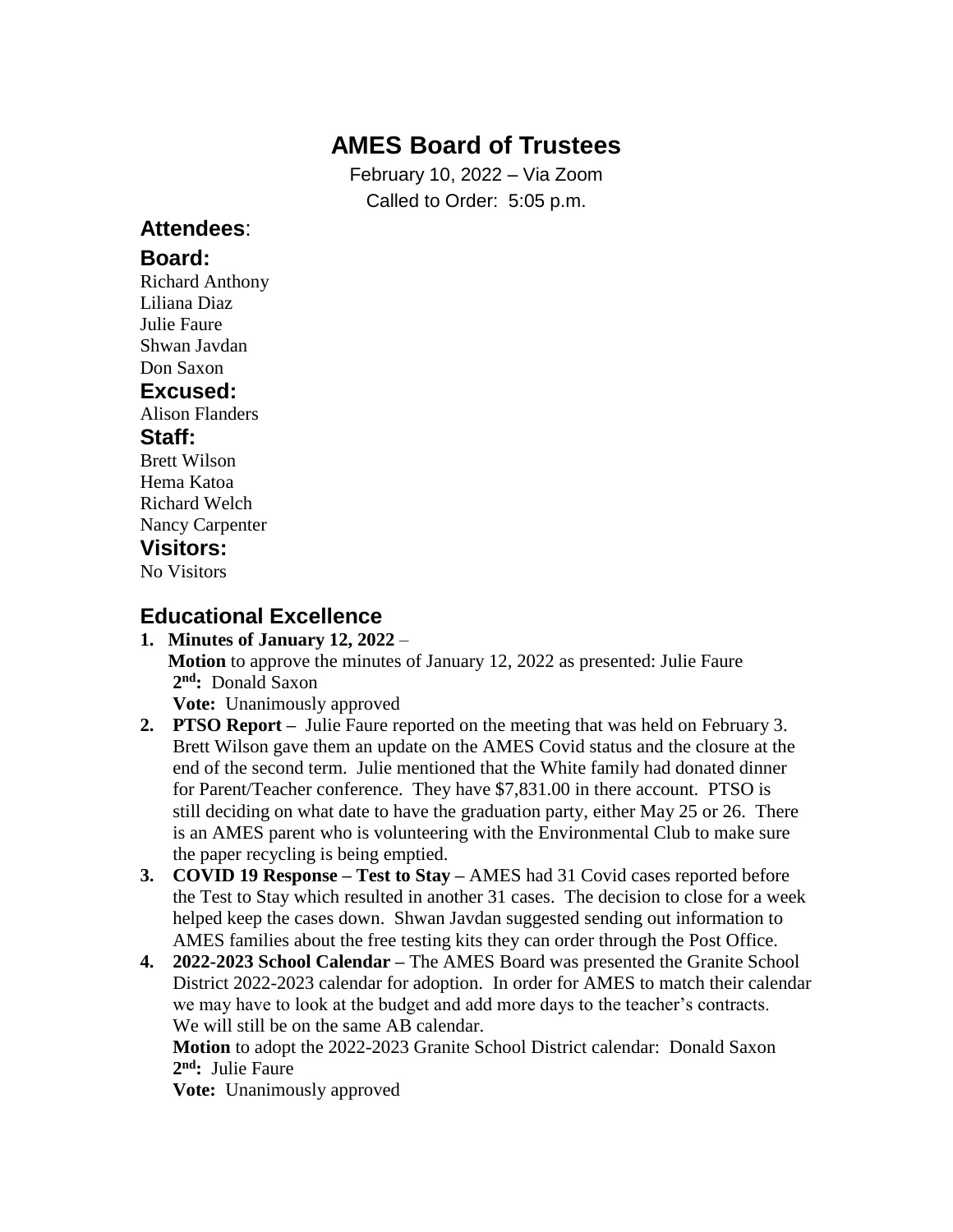**5. Trustlands Funding –** Brett Wilson presented the Board with the request for funding from AMES teachers to fulfill the school goals. **Goal #1** is for Title I and School Improvement. This may include ordering ebooks for Biology. **Goal #2** is to improve Technology, we will be ordering new laptops and carts to replace older ones that were damaged during the Covid closure. **Goal #3** is to decrease the achievement gap for low income learners in AP & Concurrent enrollment. AMES has a carryover balance of \$900. Our total funding will be \$62,100.00 **Motion** to approve the Trustland Funding plan as presented: Julie Faure

 **2 nd:** Liliana Diaz

 **Vote:** Unanimously approved

**6. OPMA Audit Results –** Our original Open Public Meeting Act audit found a couple of items that needed action. The items were corrected and the State thanked the AMES Board for their prompt action. We have now passed with no findings.

## **Fiscal**

**1. January Fiscals -** Richard Welch discussed the balance sheet with the AMES Board and why some of the numbers can change so much month to month. At times the timing of bills can change but it is nothing to be concerned about. **Motion** to approve the January balance sheet: Donald Saxon **2 nd:** Julie Faure

**Vote:** Unanimously approved

## **Board Organization**

**1. Potential New Board Member –** This item will be discussed in Closed Session. **Board Note –** Shwan Javdan mentioned that several member of the Board and staff have received phishing email from him with a false email address. He believes that he has the problem fixed with a change in the website.

# **Foundation**

**1. Foundation Update –** The PTSO will use the AMES Foundation tax ID number so they can be eligible for fund raising. Jenica Barber will serve as the treasurer for both organizations.

 Don Saxon and Brett Wilson met with Alison Black from "Big Smiles", they will set a date to come and provide dental work for AMES students. AMES will send flyers out to parents and ask for them to run it through their dental insurance or pay what they can. Once 10 people have signed up, a date will be set for the dental work to be done at the school. The school will not be liable for payment if parents can't pay. They would like to have this set up by April.

 The foundation would also like a page on the AMES website where they can accept donations.

# **AMES Mission**

**1. Application Information -** Our applications are down this year, as of today we have 174 applications, 40 are from siblings and the breakdown is 102 male and 72 female applications. The AMES Board asked that we keep the application open a week longer, the application will now close on February 25.

**Public Comment No Public Comment**